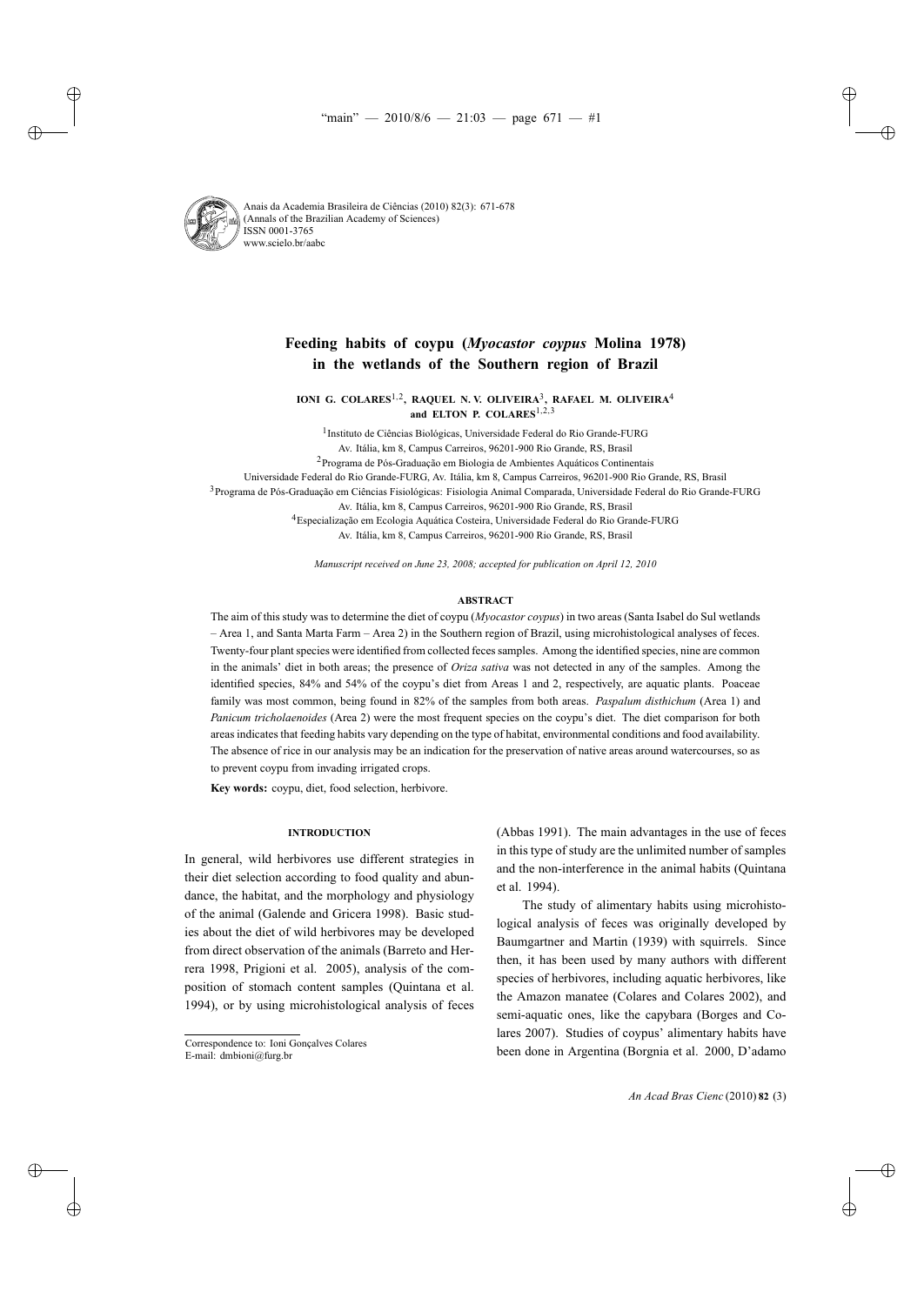et al. 2000, Guichón et al. 2003), France (Abbas 1988, 1991), and Italy (Prigioni et al. 2005).

The coypu (*Myocastor coypus*) is an indigenous semi-aquatic herbivorous rodent native from the south of South America, living near watercourses (Borgnia et al. 2000). This species has a status of population declining within its native range (IUCN 2009). The species was introduced in North America, Europe, Middle East, Africa and Japan, living in the same habitat (Abbas 1991, D'adamo et al. 2000). In some of these regions, the coypu is an exotic animal; it causes damage to crops, native flora and fauna, and drainage systems (Abbas 1988, Borgnia et al. 2000, Guichón et al. 2003). They are herbivores with nocturnal habits, with high foraging activity near burrow exits, where they feed on grasses, roots and aquatic plants (Abbas 1988, 1991, Borgnia et al. 2000). They restrict their foraging activities to the surroundings of watercourses with the purpose of reducing energetic waste in escapes from possible predators (D'adamo et al. 2000). Their feces are cylindrical, prolonged and in green tones, being easily found floating on watercourse edges as well as on land.

Although the coypu is cited as a threat to cereal plantations, not only in the places where they were introduced, but also in their natural habitat, there are few studies that try to evaluate the real impact of the herbivores to cereal plantations (Borgnia et al. 2000). Being rodents of large occurrence in flooded areas in the state of Rio Grande do Sul – these areas being used for the culture of cereals, especially irrigated rice – it became essential to carry out studies about the coypu's alimentary habits and the possible ingestion of cultured vegetables. As a result, the objective of this study was to determine the composition of the diet and the seasonal changes in the food consumed by the coypus (*M. coypus*), as well as to investigate the interference of the species in rice (*Oriza sativa* L.) fields.

# **MATERIALS AND METHODS**

## STUDY AREA

The study took place on the Southern region of the state of Rio Grande do Sul, Brazil, in two areas, 75 km apart from each other. The climate of this region is temperate, with annual precipitation average of around 1,100 mm and average temperature of 18◦C (Nogueira-Neto 1993). Area 1 includes Santa Isabel do Sul wetlands, located in the city of Rio Grande  $(32^{\circ}06'56''$  South latitude and 52°35′58″ West longitude). Across the wetlands, there is a 14-km road surrounded by two channels for irrigation of rice cultures. Area 2 includes the Santa Marta Farm, a private rural property whose main activity is the culture of irrigated rice. It is located in the city of Santa Vitória do Palmar (32°50'41.10" South latitude and  $52^{\circ}39'04.77''$  West longitude). It is surrounded by an artificial channel built for irrigation, limited by rice culture on one side and by native vegetation on the other.

## FECES COLLECTION

The collection of recent coypu feces was conducted monthly, during the period between December 2003 and November 2004 at Area 1, and between July 2005 and June 2006 at Area 2. During the field research, both edges of the channels and the surroundings of the floodable areas were covered on foot. Thirty-six samples were collected from Area 1, and 46 samples from Area 2. The feces samples were conserved in FAA (85% alcohol, 10% formalin at 10%, and 5% glacial acetic acid) for subsequent fecal analysis.

#### FECAL ANALYSIS

The fecal analysis consists in a comparison between fragments of the vegetal epidermis found in the feces of the animals with epidermal layers of previously identified plants, mounted as a photomicrographic reference collection (Storr 1961). The reference collection used in this study belongs to the Botanics Laboratory of the Biological Sciences Institute (ICB) of Universidade Federal do Rio Grande (FURG). From the samples conserved in FAA, three sub-samples were taken, from which five microscope slides were prepared and analyzed based on Abbas (1991). These slides were analyzed in all their extension, noting down the type of material found and the number of relapses. For the identification of species, its anatomical characteristics, such as size, shape and types of epidermis cells, presence and distribution of silica incrustations, distribution and type of stomata, presence and type of trichomes or solid inclusions were considered.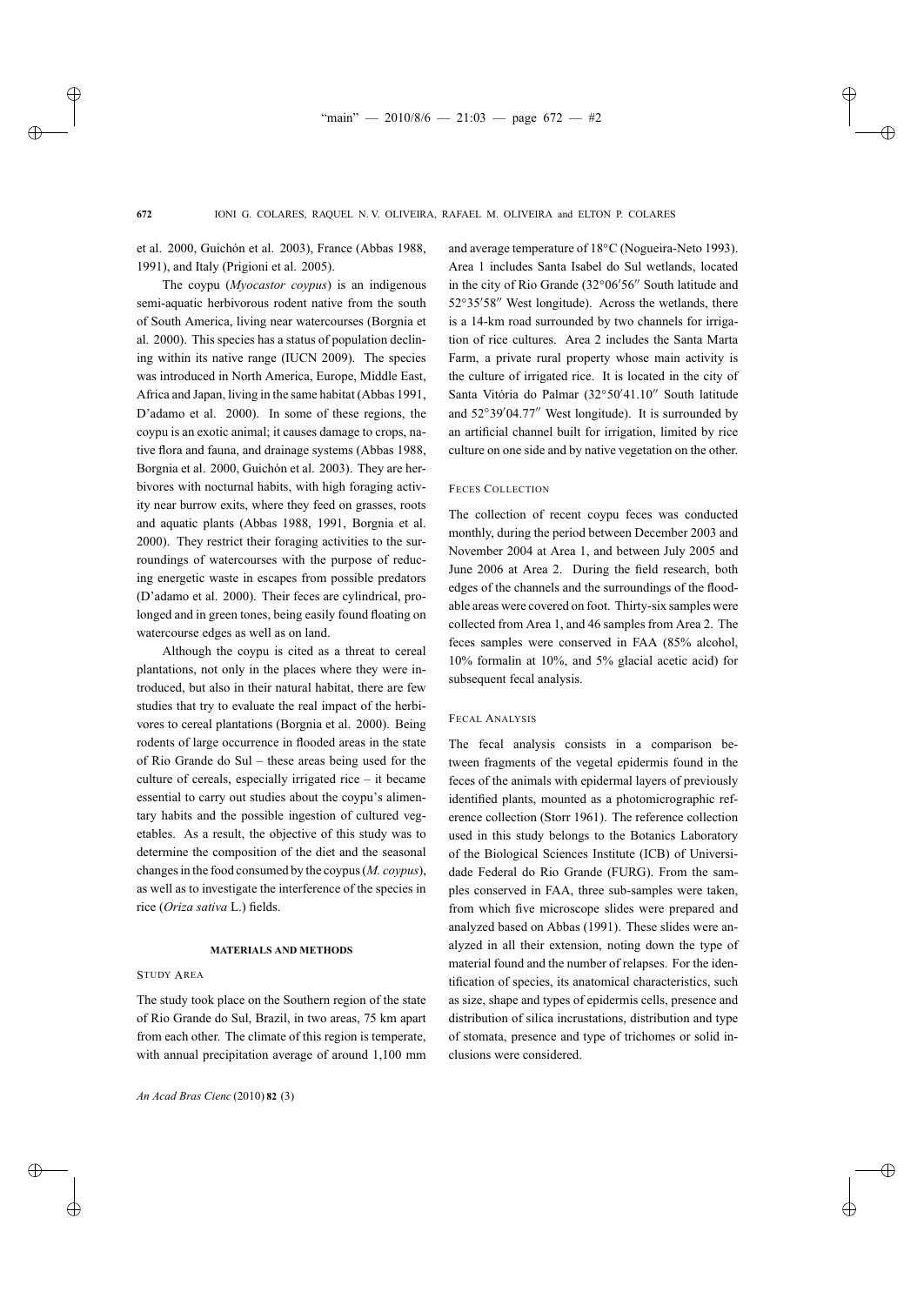## DATA TREATMENT

The data were grouped to determine the vegetal species consumed by the coypus, from both areas under study, taking seasonal variation into account. The frequency of each alimentary item was calculated according to the formula  $A\%$  = (number of fragments of item i / number of fragments observed)  $\times$  100 (Abbas 1991). Diet diversity was calculated with the Shannon index (Schäfer 1980), followed by the Hutchinson test ( $p < 0.05$ ) (Zar 1984), to define the significance of differences in resource utilization, independently from its availability.

## **RESULTS**

From the collected feces samples, 24 plant species belonging to six families and 10 plant species belonging to five families were identified from Areas 1 and 2, respectively (Table I). Among the identified species, nine are common in the animals' diet from both areas, not being detected the presence of *Oriza sativa* in any of the samples.

Seasonally, in Area 1, the diversity of plants by feces sample ranged between 10 species in spring and 14 in winter, with 16 species in the summer and autumn (Table II). The Shannon diversity index was higher in autumn (H=4.28), with similarity during the rainy seasons (winter and spring) and significant differences  $(p<0.05)$ in diet during others seasons (Table III).

In Area 2, two species were identified in the summer and nine in the winter, with six species in the spring and eight in the autumn (Table II). The Shannon diversity index was higher in the winter  $(H=1.95)$ , with significant differences ( $p < 0.05$ ) in diet diversity among the seasons (Table III). Between both study areas, the composition of the coypu's diet presented significant differences ( $p < 0.05$ ) in all seasons.

From the identified species, 84% and 54% of the coypu's diet from Areas 1 and 2, respectively, are aquatic plants. The Poaceae family was most common, being found in 82% of the samples from both Areas. *Paspalum disthichum* (Area 1) and *Panicum tricholaenoides* (Area 2) were the most frequent species in coypu's diet (Table I and II). Despite the incidence of dicotyledons at the study areas, the monocotyledons were the coypu's preference (86%), with the species *Ecliptra pros-* *trata* (Asteraceae family) being the most consumed in the summer (18.6%) at Area 1 (Table II).

#### **DISCUSSION**

To herbivores, in general, seasonal variations in food quantity and quality may have an important effect on the development of the species (Bronson 1989). In France and Argentina, studies of the alimentary habits of coypus showed a diet that constituted of 40 species (Abbas 1991), and 31 species (Borgnia et al. 2000), respectively, while, in Italy, 24 species were identified (Prigioni et al. 2005). According to Prigioni et al. (2005), the diet selection by coypus ranges seasonally according to the environmental characteristics and peculiarities of each region. The number of species identified in this study was lower, with specific differences between both areas possibly related to the physiognomic characteristics of them. Area 1 is mainly constituted of marshes occupied by native vegetation, while Area 2 is characterized by agricultural crops, with reduced occupation of native vegetation. Thus, the micro-habitat occupation, the variations in the abundance, energy content and food distribution relative to the distance from the water may be controlling the differentiated search of alimentary items by the coypus.

Besides the variations in food supply, the ones in nutritional content are also observed as a function of the place and time of the year (Best 1981). The nutritional quality and digestibility of the plants are critical to herbivores, the young leaves being frequently preferred for the lower presence of cellulose (Ricklefs 2003). Although the spring is the season with the greatest availability of plants (personal observation), the number of species consumed by the coypus, at Area 1, was smaller. This season corresponds to the ending of the overflow period and is characterized by presenting vegetation in growth phase, with the emergence of more palatable sprouts and soft leaves with better proteic and lipidic quality. Due to the greater food availability, the coypus begins to show a more selective behavior, consuming big quantities of a smaller number of species of their preference.

In general, during dry seasons, herbivores, faced with food scarcity, present an opportunistic behavior, ingesting the available food regardless of its nutritional quality (Kufner and Monge 1998). The kind of food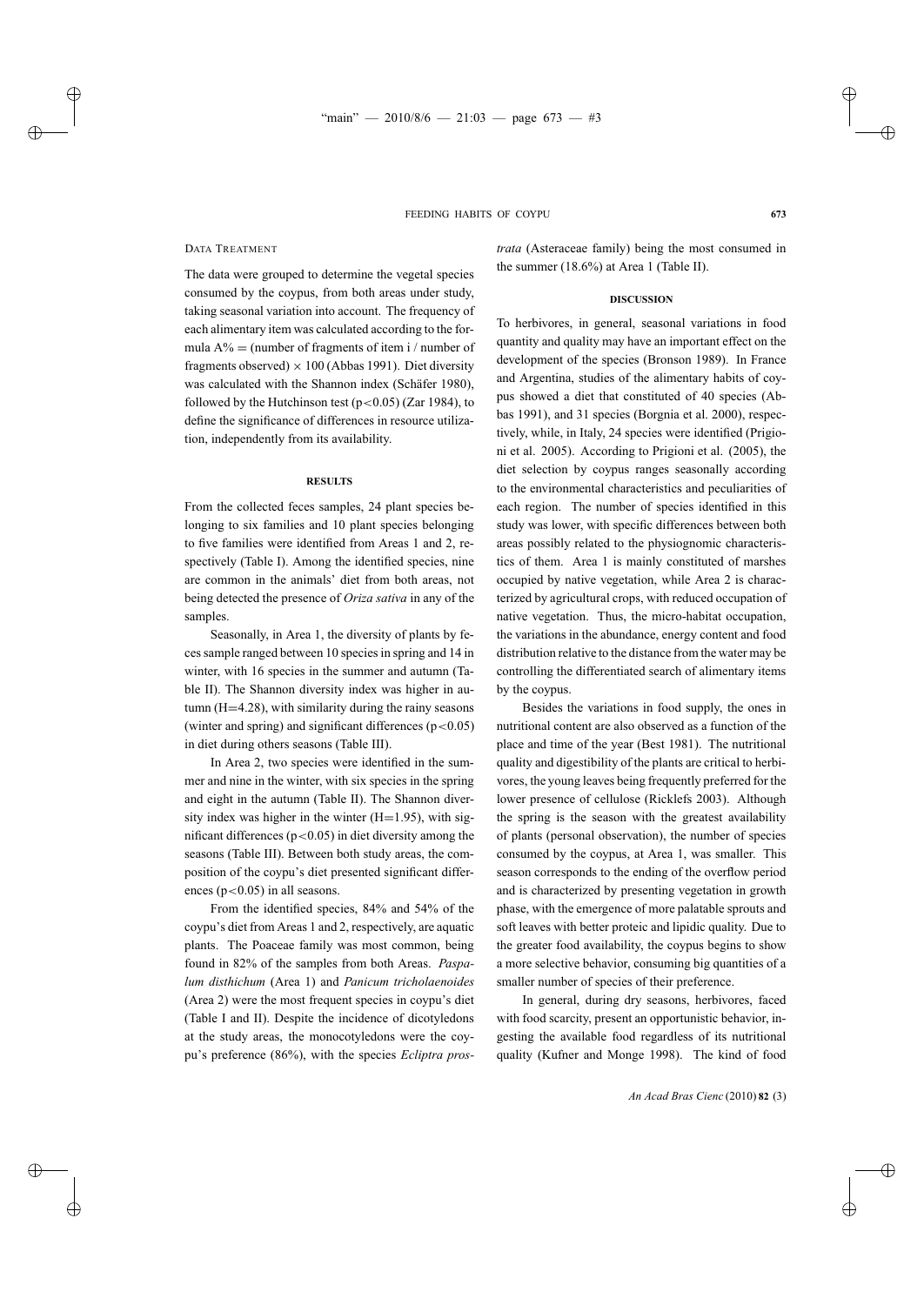|                |                                                     | Plant        | $\%$ of      | $%$ of       |
|----------------|-----------------------------------------------------|--------------|--------------|--------------|
| Family         | Species                                             | habits       | occurrence   | occurrence   |
|                |                                                     |              | Area 1       | Area 2       |
| Asteraceae     | Baccharis articulata (Lam) Pres                     | T            | 0.1          | $\theta$     |
| Asteraceae     | Baccharis trimera (Less.) DC                        | T            | 0.1          | $\theta$     |
| Asteraceae     | Bidens laevis (L.) BSP                              | FF/A/E       | 1.0          | $\Omega$     |
| Asteraceae     | dicotiledons not identified                         | A            | 3.5          | $\mathbf{0}$ |
| Asteraceae     | Ecliptra prostrata L.                               | A/E          | 9.1          | 0.9          |
| Cyperaceae     | Cyperus ferax L.C. Rich                             | A/E          | 0.2          | $\mathbf{0}$ |
| Cyperaceae     | Cyperus luzulae (L.) Retz                           | A            | 0.2          | $\theta$     |
| Cyperaceae     | Cyperus polystachios Rottb.                         | T            | 1.2          | $\mathbf{0}$ |
| Cyperaceae     | Cyperus sp. L.                                      | A            | $\mathbf{0}$ | 3.1          |
| Oenotheraceae  | Epilobium angustifolium L.                          | T            | $\theta$     | 13.3         |
| Poaceae        | Cynodon dactylon (L.) Persoon                       | T            | 1.7          | $\theta$     |
| Poaceae        | Echinochloa polystachia Hitchc.                     | A/E          | 3.6          | 1.3          |
| Poaceae        | Echinochloa sp. Hitchc.                             | A/E          | 0.3          | $\mathbf{0}$ |
| Poaceae        | Eragrostis hypnoides (Lam) Briflon                  | $\mathbf{A}$ | 0.3          | $\mathbf{0}$ |
| Poaceae        | Panicum elephantipes Ness                           | FF/A/E       | 10.1         | 31.6         |
| Poaceae        | Panicum repens L.                                   | A            | 2.4          | $\mathbf{0}$ |
| Poaceae        | Panicum tricholaenoides Steudel                     | T            | 8.1          | 32.5         |
| Poaceae        | Paspalidium paludivagum (Hitchok et Chase) Par      | FF/S/A       | 2.1          | 6.7          |
| Poaceae        | Paspalum disthichum L.                              | A            | 22.3         | $\mathbf{0}$ |
| Poaceae        | Paspalum urvillei Stendel                           | T            | 1.4          | $\mathbf{0}$ |
| Poaceae        | Polypogon chilensis (Kunth) Pilger                  | T            | 4.7          | 0.2          |
| Poaceae        | Setaria geniculata (Lam) Beauvois                   | T            | 6.9          | $\mathbf{0}$ |
| Poaceae        | Zizaniopsis bonariensis (Bal. et Poitr.) Spegazzini | E            | 18.3         | 10.2         |
| Polygonaceae   | Polygnum punctatum Elliot                           | A/S          | 0.4          | 0.2          |
| Pontederiaceae | Eichhornia crassipes (Mart.) Solms-Laubach          | <b>FL</b>    | 2.1          | $\mathbf{0}$ |
| Verbenaceae    | Phyla nodiflora (H.B.K.) Moldenk                    | T            | 0.1          | $\mathbf{0}$ |

**Species of plants identified in coypu's feces (***Myocastor coypus***) from both areas (Area 1 – Santa Isabel do Sul wetlands; Area 2 – Santa Marta Farm), its habit and percentage of annual occurrence. A** = **amphibious, E** = **emergent, FF** = **floating fasten, FL** = **floating free, S** = **submersed and T** = **terrestrial.**

**TABLE I**

ingested is not an important factor in the coypu's diet as it has specific digestive strategies, taking the maximum advantage from the nutrients of the ingested plant (Sakaguchi and Nabata 1992). During the summer and autumn, a reduction at the overflow level and the supply of succulent plants is observed, which makes a considerable raise in the number of species (16) consumed by the coypus at in this experiment. Lots of these plants were with very low occurrence (Table II), which suggests a search, among the available plants, for more palatable species.

On the other hand, at Area 2, despite the seasonal drought, summer was the season with the smallest number of ingested species (2 species). It was observed that the artificial rice irrigation channels are kept full during the period of seasonal drought. Therefore, water is available, consequently favoring the native vegetation by keeping the leaves succulent and palatable. In the presence of a more nutritive food item, the coypu has a more selective behavior, ingesting a smaller number of alimentary items.

The ingestion of aquatic plants by the coypus, besides being a great source of nutrients, prevents energetic costs associated with others behaviors, like the escape from predators (Guichón et al. 2003). The consumption of aquatic plants by the coypus is advantageous, once it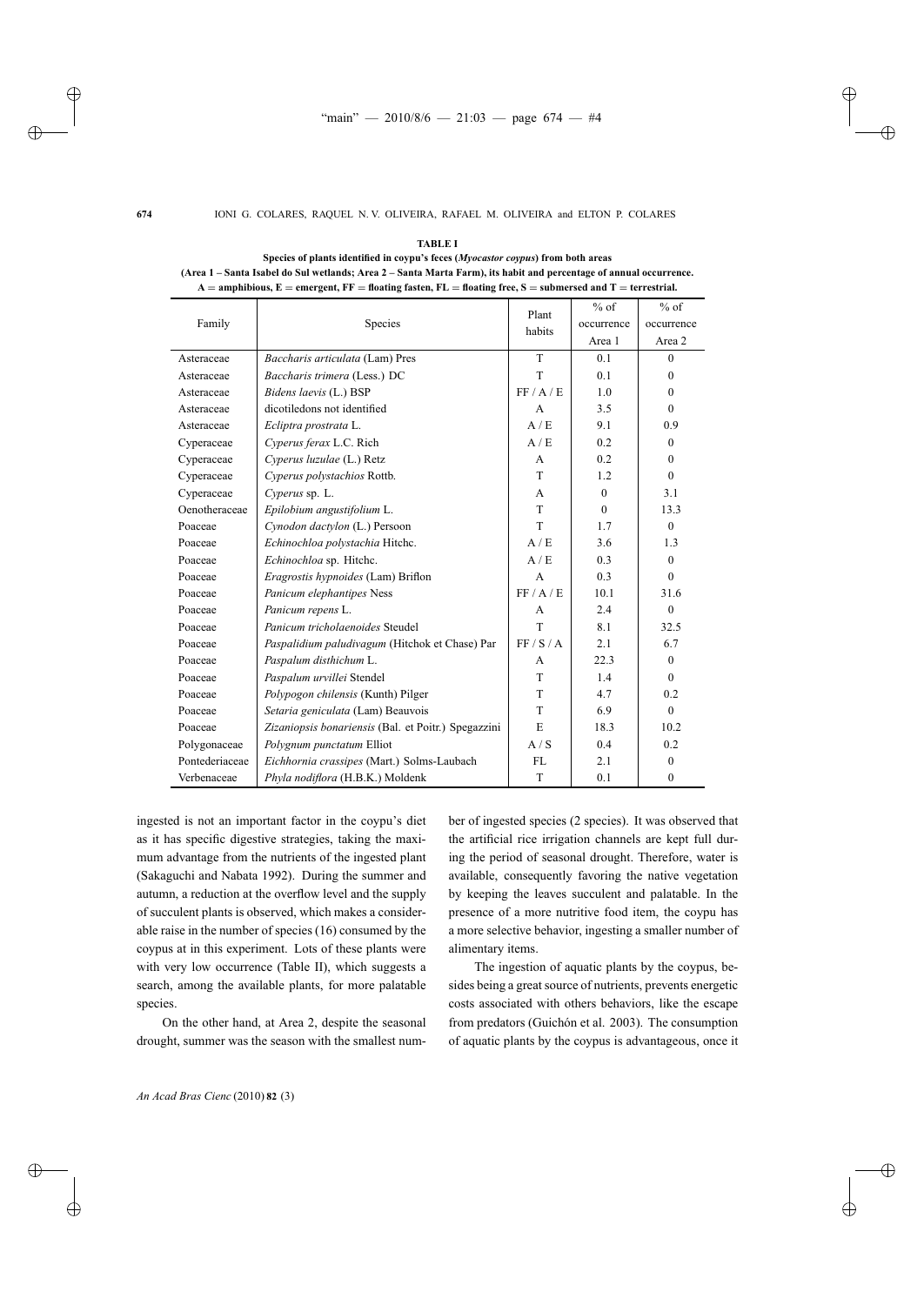#### FEEDING HABITS OF COYPU 675

#### **TABLE II**

|                         | Summer $(\%)$ |              | Autumn $(\%)$ |          | Winter $(\% )$ |              | Spring (%)   |                |
|-------------------------|---------------|--------------|---------------|----------|----------------|--------------|--------------|----------------|
| A) Species              | Area 1        | Area 2       | Area 1        | Area 2   | Area 1         | Area 2       | Area 1       | Area 2         |
| Baccharis articulata    | $\mathbf{0}$  | $\theta$     | 0.5           | $\theta$ | $\theta$       | $\theta$     | $\theta$     | $\theta$       |
| Baccharis trimera       | $\theta$      | $\theta$     | 0.6           | $\Omega$ | $\Omega$       | $\Omega$     | $\Omega$     | $\theta$       |
| <b>Bidens</b> laevis    | $\mathbf{0}$  | $\mathbf{0}$ | $\theta$      | $\theta$ | $\theta$       | $\theta$     | 3.6          | $\theta$       |
| Cynodon dactylon        | $\theta$      | $\Omega$     | $\theta$      | $\Omega$ | 4.7            | $\Omega$     | 2.6          | $\theta$       |
| Cyperus ferax           | 0.5           | $\theta$     | $\theta$      | $\theta$ | $\theta$       | $\Omega$     | $\theta$     | $\theta$       |
| Cyperus luzulae         | 0.6           | $\theta$     | $\theta$      | $\Omega$ | $\Omega$       | $\Omega$     | $\theta$     | $\theta$       |
| Cyperus polystachios    | $\theta$      | $\mathbf{0}$ | $\theta$      | $\Omega$ | $\Omega$       | $\Omega$     | 4.2          | $\Omega$       |
| Cyperus sp.             | $\mathbf{0}$  | $\mathbf{0}$ | $\theta$      | 2.7      | $\theta$       | 1.6          | $\mathbf{0}$ | 4.8            |
| Dicotiledonea           | 8.5           | $\theta$     | 3.7           | $\theta$ | 0.6            | 0,0          | $\theta$     | $\mathbf{0}$   |
| Echinochloa polystachia | 2.5           | $\theta$     | 4.6           | 0.7      | 3.3            | 3.3          | 4.3          | $\theta$       |
| Echinochloa sp.         | 0.8           | $\Omega$     | $\Omega$      | $\Omega$ | $\Omega$       | $\Omega$     | $\theta$     | $\theta$       |
| Ecliptra prostrata      | 18.6          | $\mathbf{0}$ | 16.3          | 0.7      | $\Omega$       | 2.2          | $\theta$     | $\theta$       |
| Eichhornia crassipes    | $\mathbf{0}$  | $\Omega$     | 0.8           | $\theta$ | 9.1            | $\Omega$     | $\Omega$     | $\theta$       |
| Eragrostis hypnoides    | 0.4           | $\theta$     | 0.7           | $\Omega$ | $\theta$       | $\theta$     | $\theta$     | $\overline{0}$ |
| Epilobium angustifolium | $\theta$      | $\theta$     | $\Omega$      | $\Omega$ | $\Omega$       | 17.6         | $\theta$     | 19.8           |
| Panicum elephantipes    | 11.2          | 63.6         | 17.9          | 48.6     | 6.9            | 19.8         | 5.5          | 28.1           |
| Panicum repens          | 6.1           | $\theta$     | 0.7           | $\theta$ | 1.9            | $\theta$     | $\theta$     | $\theta$       |
| Panicum tricholaenoides | 9.9           | 36.4         | 2.5           | 37.8     | $\Omega$       | 32.9         | 16.0         | 28.1           |
| Paspalidium paludivagum | 1.7           | $\mathbf{0}$ | 2.3           | 2.0      | 4.8            | 14.8         | $\theta$     | 3.4            |
| Paspalum disthichum     | 9.2           | $\theta$     | 12.7          | $\Omega$ | 45.3           | $\Omega$     | 26.4         | $\theta$       |
| Paspalum urvillei       | 4.6           | $\theta$     | $\theta$      | $\Omega$ | 0.1            | $\theta$     | $\theta$     | $\theta$       |
| Phyla nodiflora         | $\mathbf{0}$  | $\mathbf{0}$ | $\Omega$      | $\theta$ | 0.4            | $\theta$     | $\theta$     | $\theta$       |
| Polygnum punctatum      | $\theta$      | $\theta$     | 0.7           | 0.7      | 1.4            | $\Omega$     | $\theta$     | $\theta$       |
| Polypogon chilensis     | 3.8           | $\theta$     | 3.2           | $\theta$ | 5.9            | 0.6          | 5.7          | $\theta$       |
| Setaria geniculata      | 9.7           | $\Omega$     | 4.7           | $\Omega$ | 1.3            | 7.1          | 9.8          | 15.9           |
| Zizaniopsis bonariensis | 11.9          | $\mathbf{0}$ | 27.8          | 6.8      | 13.9           | $\mathbf{0}$ | 21.7         | $\mathbf{0}$   |
|                         |               |              |               |          |                |              |              |                |
| B) H'                   | 3.6           | 0.5          | 4.3           | 1.1      | 3.0            | 1.9          | 3.1          | 1.5            |

**(A) Species of plants identified in coypu's diet (***Myocastor coypus***) and percentage of contribution from each alimentary item in different seasons of the year. (B) Seasonal diversity of diet (H'** = **Shannon's Diversity Index). Area 1 – Santa Isabel do Sul wetlands; Area 2 – Santa Marta Farm.**

has digestive mechanisms that is suitable for the ingestion of these plants (Guichón et al. 2003). The higher consumption of aquatic vegetation, as observed in this study, is related to the type of environment in which this species occurs, where the foraging of aquatic plants is represented more as a process of habitat selection than of food choice. Besides, the adaptation of the coypus to the aquatic environment allows for the use of an advantageous alimentary supply, since most of aquatic plants lack alkaloids, tannin and lignin (Lebreton 1982).

In general, the consumption of terrestrial vegetation by the coypus has been observed only when aquatic vegetation is scarce (Abbas 1991, Guichón et al. 2003, Prigioni et al. 2005). Young individuals of coypus use terrestrial vegetation in their diet as an integrative resource, fulfilling their nutritional requirements with lower energy investment (Prigioni et al. 2005). Since Area 2 is characterized as an agricultural region, with a smaller rate of overflow, the supply of aquatic vegetation is reduced, increasing the search for terrestrial vegetation by the animals. This was especially observed in the winter, possibly favored by a scarcity of aquatic vegetation, lack of natural predators and a reduction in the movement of machines and people working on rice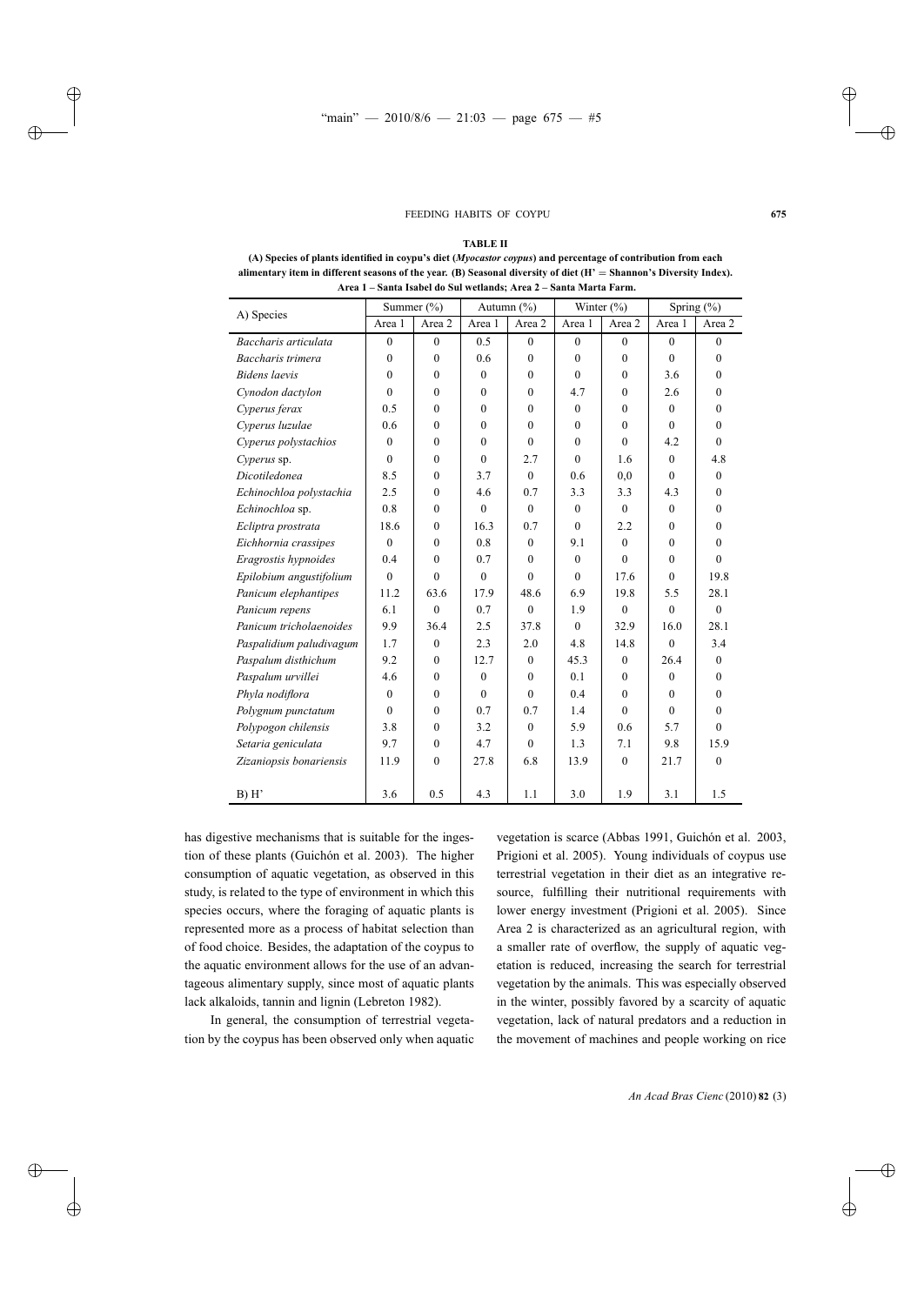|  | A RI | ×. | H |
|--|------|----|---|
|--|------|----|---|

**Values of the Hutchinson test, at 5% significance, among the seasonal diversity indexes of coypu's diet (***Myocastor coypus***) from both areas. t** = **test t; df** = **degrees of freedom. A) Area 1 – Santa Isabel do Sul wetlands; B) Area 2 – Santa Marta Farm; C) Comparison between both areas.**

| A)                    |              |              |              |                |                     |  |
|-----------------------|--------------|--------------|--------------|----------------|---------------------|--|
| Comparison            | $\mathbf t$  | df           | $t^{\prime}$ | $\mathfrak{p}$ | Result              |  |
| Summer - Spring       | 6.873        | 265          | 1.969        | ${}< 0.05$     | Different diversity |  |
| $Summer - Autumn$     | 7.394        | 240          | 1.972        | ${}< 0.05$     | Different diversity |  |
| Summer – Winter       | 6.865        | 240          | 1.972        | ${}_{0.05}$    | Different diversity |  |
| $Autumn - Winter$     | 12.271       | 269          | 1.969        | ${}< 0.05$     | Different diversity |  |
| $Autumn - Spring$     | 12.732       | 257          | 1.969        | ${}< 0.05$     | Different diversity |  |
| Winter $-$ Spring     | 0.872        | 256          | 1.969        | > 0.05         | Similar diversity   |  |
| B)                    |              |              |              |                |                     |  |
| Comparison            | $\mathbf{t}$ | df           | $t^{\prime}$ | p              | Result              |  |
| Summer - Spring       | 1.188        | 72           | 1.993        | > 0.05         | Similar diversity   |  |
| Summer – Autumn       | 2.189        | 41           | 2.020        | ${}_{0.05}$    | Different diversity |  |
| Summer – Winter       | 5.777        | 30           | 2.042        | ${}_{0.05}$    | Different diversity |  |
| Autumn – Winter       | 2.949        | 155          | 1.976        | ${}< 0.05$     | Different diversity |  |
| Autumn – Spring       | 0.442        | 76           | 1.992        | > 0.05         | Similar diversity   |  |
| Winter $-$ Spring     | 0.556        | 73           | 1.993        | > 0.05         | Similar diversity   |  |
| $\mathbf{C}$          |              |              |              |                |                     |  |
| Comparison            | t            | df           | $t^{\prime}$ | p              | Result              |  |
| Summer 1 – Summer 2   | 19.845       | 10           | 2.228        | ${}< 0.05$     | Different diversity |  |
| Autumn 1 – Autumn 2   | 21.578       | 129          | 1.978        | ${}_{0.05}$    | Different diversity |  |
| Spring $1 -$ Spring 2 | 5.708        | 10           | 2.201        | ${}_{0.05}$    | Different diversity |  |
| Winter 1 – Winter 2   | 15.495       | $\mathbf{1}$ | 12.706       | ${}< 0.05$     | Different diversity |  |

\*Area 1: summer 1, autumn 1, spring 1, winter 1. \*Area 2: summer 2, autumn 2, spring 2, winter 2.

fields. However, at Area 1, the ingestion of terrestrial plants was low, being accentuated in the spring (24%), when the vegetation is succulent and emits new sprouts (Table II).

Studies in France, where the coypus was introduced (Abbas 1991), and in Argentina, where it is native (Borgnia et al. 2000), observed a high frequency of species of *Poaceae* in its diet. At our both study areas, there was also a predominance of Poaceae species at the coypu's diet. Plant consumption of this family is associated to the availability and nutritional quality of this vegetation. According to Abbas (1991), the nutritional value and the permanent availability of Poaceae are responsible for the coypu's preference, which also probably occurs with the animals from both areas in this study.

In general, the consumption of Poaceae species by the herbivores occurs during the growth season, a period with larger energy content (McIlroy 1964). According to this author, the species in this family responded to moderate pasture with growth of new nutritious sprouts. Thus, the foraging activity by the coypus is supposed to be guaranteeing the maintenance of a soft and high energetic quality vegetation. According to Abbas (1991), during the flowering of Poaceae, an increase in tannin content and fibers in the leaves is observed, decreasing its digestibility and reducing its consumption by herbivores. The reduction in the ingestion of *P. disthichum* in the summer and *P. tricholaenoides* in the spring probably happened due to the reduction of the protein value of the current leaves during the flowering period, making the coypus ingest other plant species.

The selection of monocotyledon foraging appears to be a common model among rodents, being observed, for example, in cavia (*Microcavia australis*) and tucotuco (*Ctenomys eremophilus*) in Argentina (Borruel et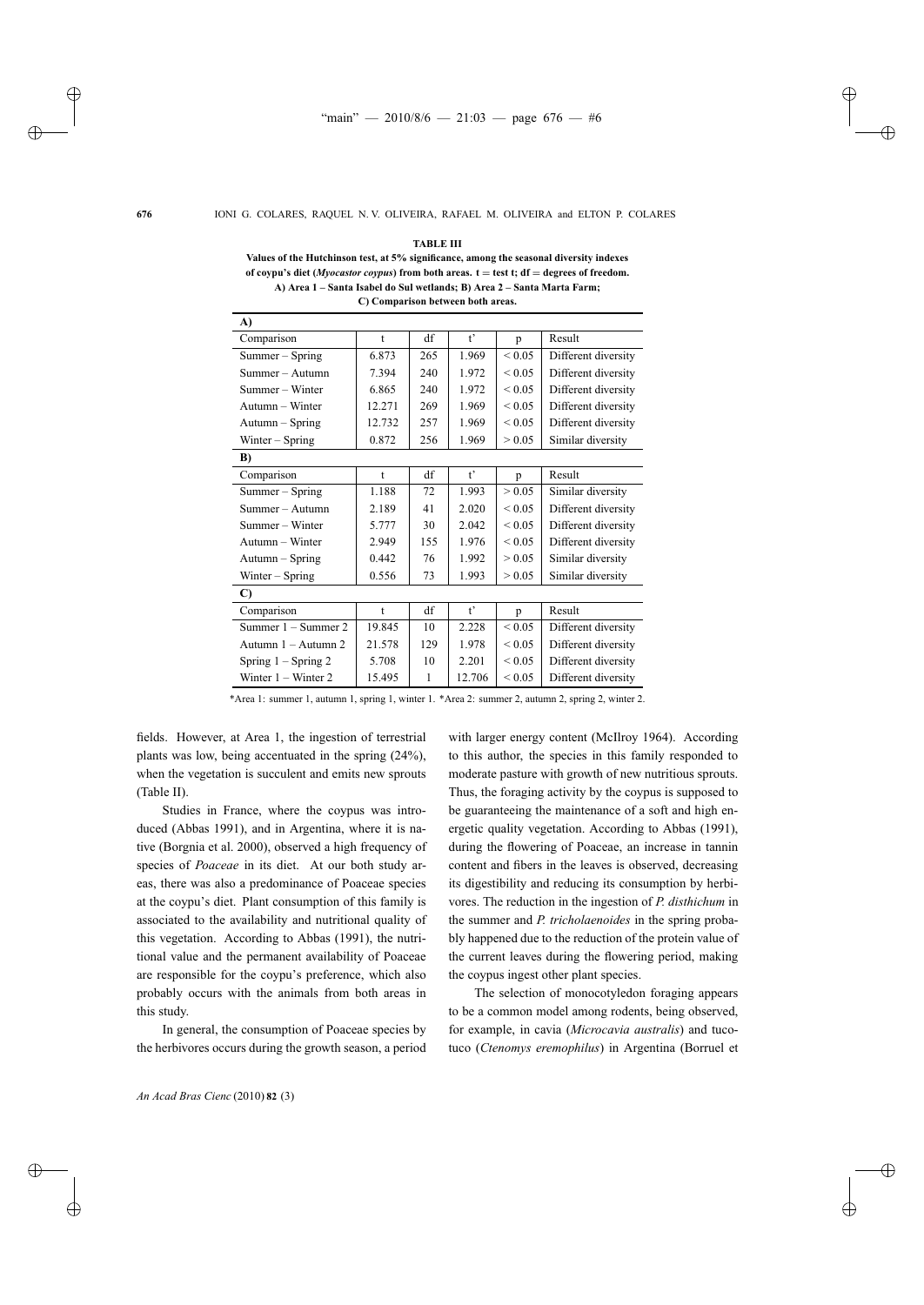al. 1998), and capybaras (*Hydrochaeris hydrochaeris*) at Taim wetlands (Borges and Colares 2007). In Argentina, Borgnia et al. (2000) also observed a preference for monocotyledons by the coypus, attributing this fact to the presence of secondary metabolites in dicotyledons, which reduces its nutritional value. In this study, the consumption of dicotyledons was restricted to the dry months of summer and autumn, probably related to the low nutritional quality offered by forage grass during this period.

In areas where the native vegetation becomes scarce due to deforestation, the coypus may focus its feeding on the closest plantations (D'adamo et al. 2000). On the other hand, in places where the native vegetation is preserved, forming belts along the length of watercourses, the coypus does not represent a threat to the cereal plantations (Borgnia et al. 2000, Guichón et al. 2003). Although the south region of the state of Rio Grande do Sul is characterized by vast fields, marshes and irrigation channels for rice plantations, occupied by coypu's populations, *Oriza sativa* was not identified in their diet in both study areas. At Area 1, the rice plantations were 100 meters from the watercourse, while at Area 2, they were 10 meters front it, with the presence of native vegetation in this interval. Considering that the average range of the coypus may reach 2 km (Palomares et al. 1994), the absence of rice in our analysis may be an indicative that the native vegetation caters for the nutritional needs of these populations. Therefore, the preservation of native areas around watercourses is suggested, mainly in areas next to crop plantations, so as to prevent the coypu, when faced with food scarcity, from becoming a potential pest to agriculture.

In conclusion, the results of this study suggest a diet composed of aquatic plants, predominantly of the Poaceae family, and a differentiated behavior for food selection by the coypu. The comparison of its diet from both study areas (Santa Isabel do Sul wetlands and Santa Marta Farm) indicates that its feeding habits vary depending on the type of habitat, environmental conditions and alimentary availability. In overflow periods, faced with a greater plant availability, it presents a more selective behavior, consuming a smaller number of species, probably the more palatable and nutritious ones. On the other hand, in periods of drought, when the vegetation supply or quality is reduced the number of ingested species raises, as to fulfill its nutritional requirements.

## **ACKNOWLEDGMENTS**

The authors thank the Instituto de Ciências Biológicas (ICB) of Universidade Federal do Rio Grande (FURG), for the readiness of the resources used in the execution of this work.

#### **RESUMO**

O objetivo deste estudo foi determinar a dieta do ratão-dobanhado (*Myocastor coypus*), em duas regiões (áreas alagadas em Santa Isabel do Sul – Área 1 e Fazenda Santa Marta – Área 2), na região sul do Brasil, utilizando microhistological análises de fezes. Foram identificadas 24 espécies de plantas nas amostras de fezes coletadas. Entre as espécies identificadas, nove são comuns a dieta dos animais de ambas as áreas, não sendo detectada a presença de *Oriza sativa* em nenhuma das amostras. Entre as espécies identificadas, 84% e 54% da dieta do ratão-do-banhado, nas Áreas 1 e 2 respectivamente, são plantas aquáticas. A família Poaceae foi a mais abundante, sendo encontrada em 82% das amostras de ambas as áreas. *Paspalum disthichum* (Área 1) e *Panicum tricholaenoides* (Área 2), foram as espécies mais frequentes na dieta do ratão-do-banhado. A comparação da dieta de ambas as áreas mostrou que a alimentação varia dependendo do tipo de habitat, condições ambientais e de disponibilidade alimentar. A ausência de arroz na nossa análise pode ser um indicativo de que a preservação de áreas nativas ao redor de cursos d'água, evita que o ratão-do-banhado utilize as culturas de arroz.

**Palavras-chave:** ratão-do-banhado, dieta, seleção de alimento, herbivoria.

## **REFERENCES**

- ABBAS A. 1988. Impact du rangondin (*Myocastor coypus* Molina) sur une culture de mais (*Zea mays* L.) dans le marais Poitevin. Acta Oecol-Oec Appl 9(2): 173–189.
- ABBAS A. 1991. Feeding strategy of coypu (*Myocastor coypus*) in central Western France. J Zool Lond 224: 385– 401.
- BARRETO GR AND HERERA EA. 1998. Foraging patterns of capybaras in a seasonally flooded savanna of Venezuela. Zool Trop Ecol 14: 87–98.
- BAUMGARTNER LL AND MARTIN AC. 1939. Plant histology as an aid in squirrel food habits. J Wildl Manage 3(3): 266–268.